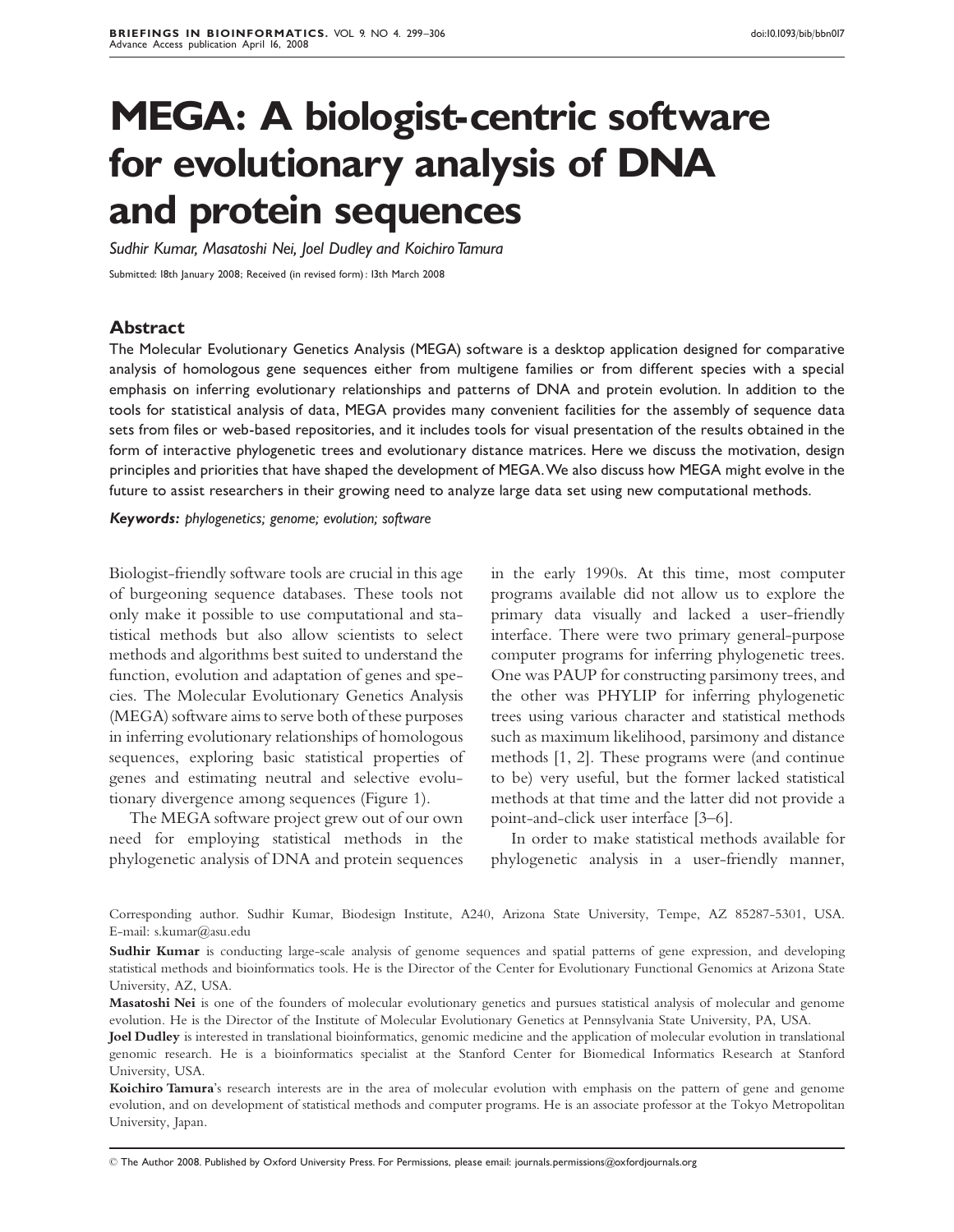| <b>Sequence Mining and Alignment</b>                                | Data types                                                          |
|---------------------------------------------------------------------|---------------------------------------------------------------------|
| Web data mining and BLASTing                                        | DNA and protein sequence alignments                                 |
| Importing/editing of Trace files from Sequencers                    | Pairwise distance matrices                                          |
| Integrated codon/protein Alignment Explorer                         | Unaligned sequences for alignment                                   |
| Manual and native-CLUSTAL alignments                                | Use predefined or create new genetic code tables                    |
| <b>Data Exploretion and Statistics</b>                              | <b>Distances</b>                                                    |
| Evolutionary Explorer for active sequence data                      | Separate distances by site degeneracy and codon positions           |
| One-click translation of coding sequences                           | Separation of distances into transitions & transversions            |
| Context-sensitive highlighting of variable and other types of sites | Computation of synonymous and nonsynonymous components              |
| Export data to other formats (e.g., Nexus, Phylip)                  | Estimate differences and ratios between distance components         |
| Estimation of nucleotide and amino acid compositions                | Bootstrap and analytical variances of estimates                     |
| Estimation of relative synonymous codon usage (RSCU)                | Estimate within, between, and net sequence diversity                |
| Export statistics in Excel, CSV, and text formats                   | Maximum Composite Likelihood (MCL) distance                         |
| <b>Data Subsets Supported</b>                                       | <b>Models</b>                                                       |
| Selection of groups, genes, and domains                             | DNA, codon, and protein models                                      |
| Selection of codon positions and individual sites                   | No. of differences and p-distance for all types of differences      |
| Automatic, context-sensitive codon translation                      | Jukes-Cantor and Poisson distances                                  |
| Handling of gaps (pairwise and complete-deletion)                   | Tajima-Nei, Tamura 3-parameter, and Tamura-Nei distances            |
| <b>Exploration of Evolutionary Distances</b>                        | Original and modified Nei-Gojobori codon distances                  |
| Display of pariwise distances and errors simultaneously             | Original and modified Li-Wu-Lou codon distances                     |
| Sorting of rows by name, groups, and drag-and-drop                  | Equal input, Dayhoff and JTT amino acid distances                   |
| Computing within and between group distances                        | Incorporate base composition differences between lineages           |
| Summarize sequences involved in invalid distances                   | Incorprate rate variation among sites (Gamma distances)             |
| Export distances in Excel, CSV, and text formats                    | Model selection using Likelihood                                    |
| <b>Exploration of Phylogenies</b>                                   | <b>Pattern of substitution</b>                                      |
| Build consensus and condensed trees                                 | Homogeneity test for substitution patterns (Disparity Index Test)   |
| Linearized tree and calibrate clock to estimate divergence times    | Estimation of global 4x4 pattern of nucleotide substitution (MCL)   |
| Display most parsimonious ancestral states                          | Estimation of global transition/transversion bias (MCL)             |
| Rectangular, radiation, slanted, and circular tree displays         | Counts of nucleotide pair frequences between sequences              |
| Flip and swap subtrees, and change position of the root             | <b>Tree Inference</b>                                               |
| Customize size, fonts, and colors of text and lines                 | NJ and UPGMA with random tie-breaking                               |
| Collapse clusters and associate images with nodes                   | ME with Close-Neighbor Interchange (CNI) heuristic search           |
| Scale-bar display for substitutions and time                        | MP with Max-mini Branch-and-bound search                            |
| Import/export trees in newick, TIFF and metafile formats            | Mini-mini with search factor and CNI heuristic searches for MP      |
| <b>Descripton of Results and Assumptions</b>                        | Fast ordinary least squares branch length estimation                |
| Figure legend style descriptions for all results                    | Average over pathway method for parsimony branch lengths            |
| Context-dependent format for display                                | Bootstrap tests of the inferred phylogeny (all methods)             |
| Generates citations/references for all methods employed             | Interior-branch tests for NJ and ME under least-squares             |
| <b>Text File Handling</b>                                           | Maximum Likelihood for large trees (DNA and protein)                |
| Edits very large files, permits rectangular block edits/cuts        | <b>Tests of Selection</b>                                           |
| Format conversion from popular formats (e.g., Nexus)                | Codon-based tests of selection (Large and small sample)             |
| Unlimited Undo, and utilities for reverse complement etc.           | Test for sequence pairs, within groups, or average over all         |
| <b>Supporting Operating Systems</b>                                 | Tajima's test based on segregating sites and sequence diversity     |
| Windows Multi-user multi-threaded 32-bit application                | <b>Relative Rate tests &amp; Molecular clocks</b>                   |
| Virtual PC and emulators (Linux, Mac, SunOS)                        | Tajima's test for DNA and protein data                              |
| Native Linux via WINE application compatibility layer               | Analyze transitions, transversions, or codon positions              |
| HTML context-sensitive help on all platforms                        | Linearized tree for estimating divergtence times (in Tree Explorer) |

Figure I: A list of primary features in MEGA. An asterix marks features that are expected to be included in versions 4.1, 4.2, and 5.

we produced a program with character-based mouse/menu interface for use on DOS systems in 1993 (Figure 2A) [7, 8]. It offered many methods for estimating evolutionary distances from nucleotide and amino acid sequence data, three different methods of phylogenetic inference and statistical tests of inferred phylogenies. In addition, facilities were provided to compute basic statistical properties of DNA and protein sequences, and tools were included for the visual exploration of input sequence data and inferred phylogenies.

Availability of easy-to-use MEGA 1 initiated many biologists to begin exploring the utility of distance-based methods in molecular evolutionary genetic analysis; we received hundreds of request for MEGA 1 in the first year of its release. A case in point is the application of the Neighbor-Joining (NJ) method in phylogenetic inference [9]. By using the NJ method to infer phylogenetic tree in MEGA, researchers often discovered that the NJ method generated a tree quickly for data sets containing many sequences and that differences between NJ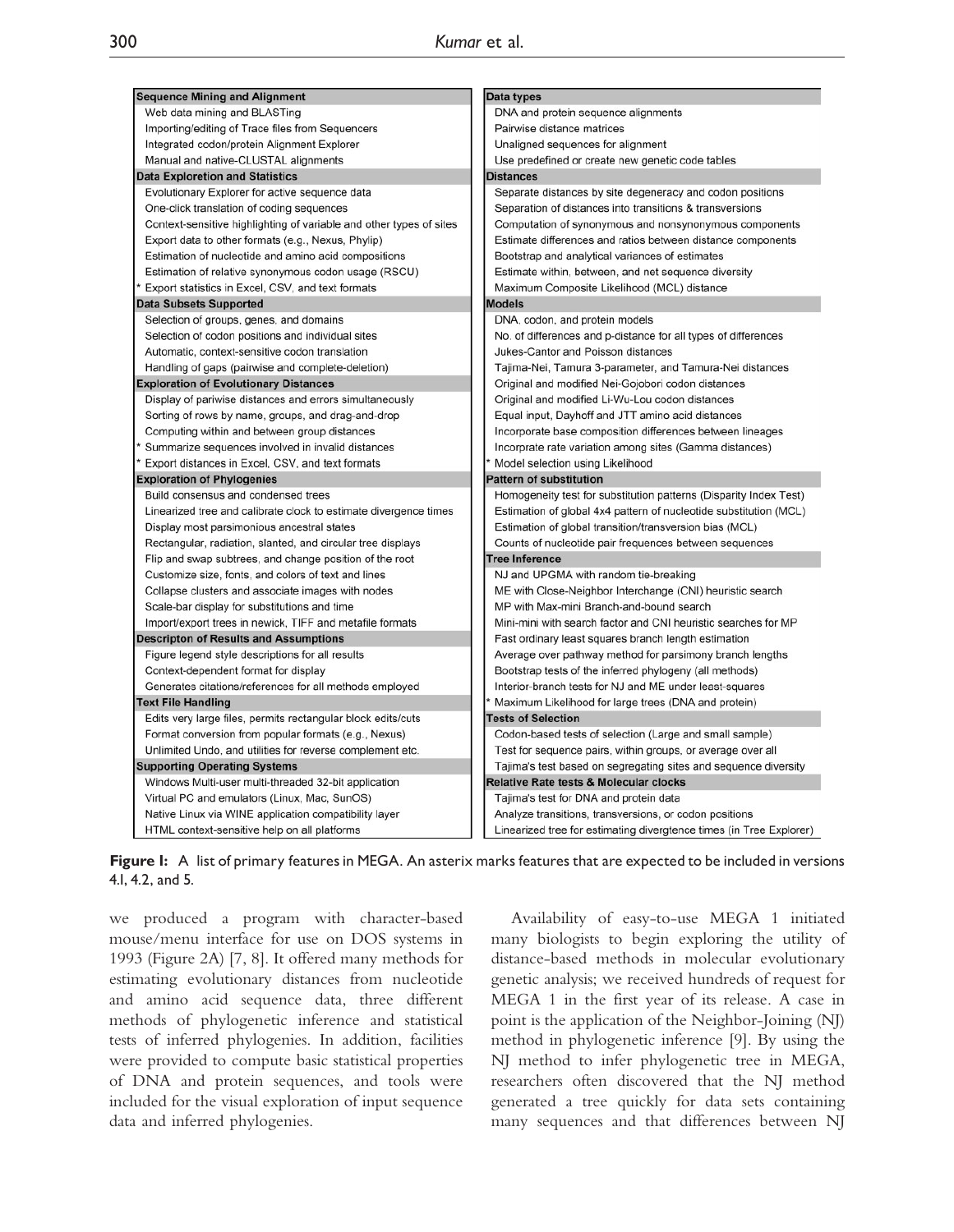

Figure 2: Screenshots of the first version of MEGA containg a character-based point-and-click interface for use on DOS (A). MEGA I evolved into a Windows program (MEGA 2) with an extensive GUI (B). The main MEGA windows are overlaid with the Input Sequence Data Explorer, in which columns containing at least two different types of nucleotides (variable sites) are highlighted.

trees and those produced by other time-consuming methods were localized to parts of the trees that were usually statistically weakly supported. These firsthand experiences spurred a more widespread appreciation of statistical methods for phylogenetic analysis, which was clearly reflected in the fastgrowing citations of the NJ method (over 16 000 citations to date) and software packages, such as MEGA 1, providing access to statistical methods in phylogenetics (Figure 1 in [10]).

In 1995, the release of Microsoft Windows 95 led to the first stable graphical user interface (GUI) for Intel-CPU-based personal computers, which were

called IBM compatibles. We decided to evolve MEGA's character-based user-interface from a  $640 \times 480$  pixel size screen to a GUI. Such GUIs enhanced the user experience by providing more screen space for displaying larger amounts of data and results, allowed for a more sophisticated and intuitive display of information, and enabled more intuitive and efficient data manipulations. Furthermore, the expanded memory space (from 640 kilobytes to up to 3 Gigabytes) in Windows made it possible to analyze both a larger number of sequences (>10 000) and sequences of increased length (millions of base pairs and amino acids).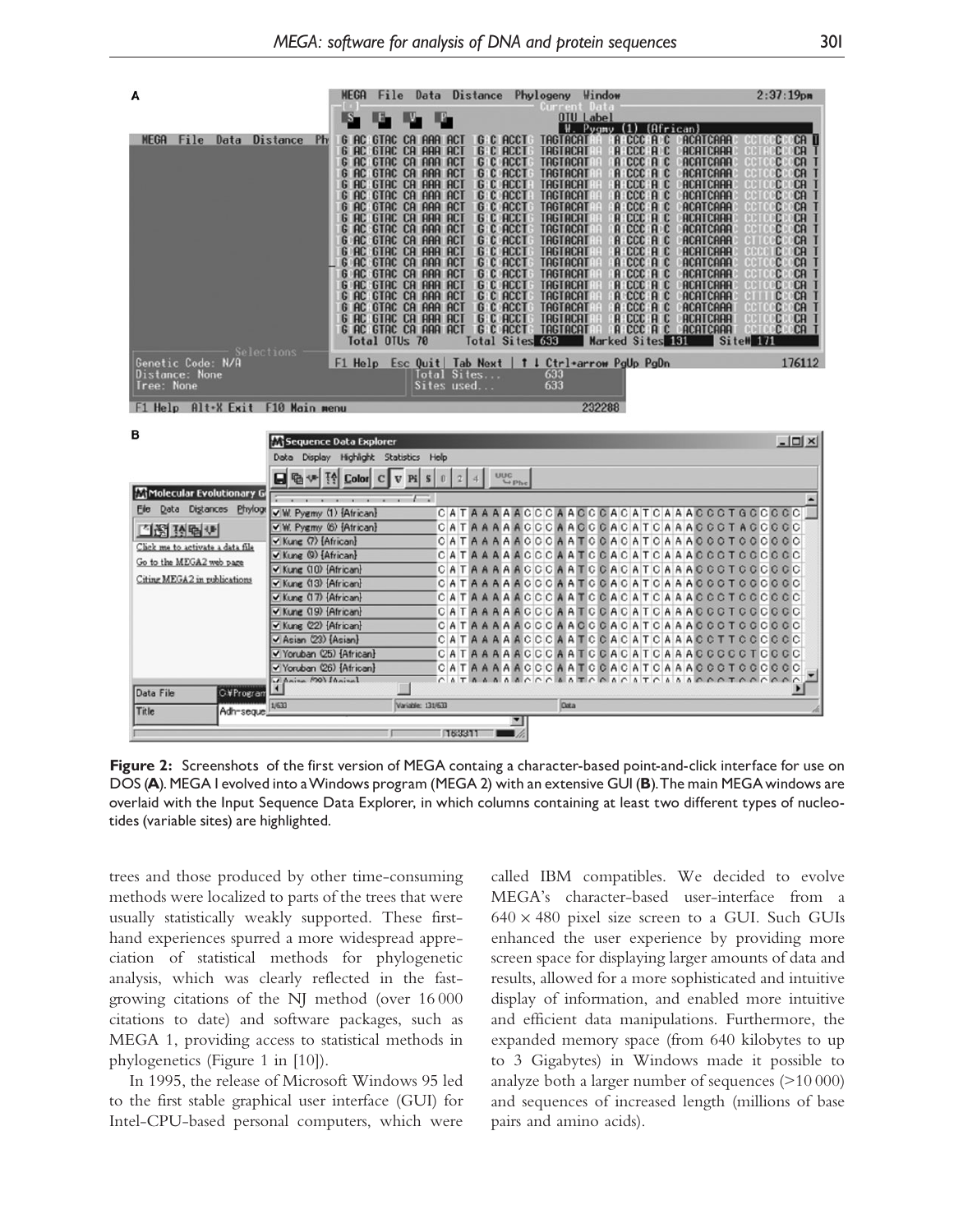MEGA 2, released in 2001, further improved the capabilities of MEGA 1 by facilitating analyses of larger data sets, enabling analyses of grouped sequences, specification of multiple domains and genes, and expansion of the repertoire of statistical methods for molecular evolutionary studies (Figure 2B) [11]. It was made available over the Internet [\(http://www.megasoftware.net\)](http://www.megasoftware.net) and was downloaded by over 35 000 users (unique e-mail addresses) between 2001–04. Over time, the use of the Windows version has been replacing the DOS version.

In 2004, the release of MEGA 3 addressed the long-standing need for making the sequence data retrieval and alignment less frustrating and less errorprone [12]. Now researchers could edit DNA sequence data from auto-sequencers, retrieve data from web databases, and perform automatic and manual sequence alignments in MEGA. This integrated sequence data acquisition and evolutionary analysis tool was downloaded by 50 000 unique e-mail addresses from 2004 to 2007. The next release in 2007 (MEGA 4) offered facilities to generate detailed captions for many different types of analyses and results (discussed in detail later), a maximum composite likelihood method for evolutionary distance estimation, multi-threading and multi-user support, and Linux support via the Wine application compatibility layer [13]. It has already seen over 15 000 downloads in the first 6 months of its release.

These increasing numbers of downloads per year have translated into expanded use of MEGA, as indicated by an accelerating number of publications citing MEGA ( $\sim$  10 000 from 1993 to 2007; Figure 3). The ISI Web of Science indicates that over 250 journals have published papers citing MEGA across a diverse spectrum of biological sciences. This growing impact of MEGA testifies to the widespread utility of statistical methods in deciphering evolutionary patterns and inferring the phylogenetic relationships of DNA and protein sequences in these times of momentous sequence data abundance. Indeed, a select group of phylogenetic analysis software tools has experienced extensive growth over the last few years (see Figure 1 in [10]).

In the following, we describe our biologistcentric philosophy behind the user-interface design, priorities for programming new methods and tools, and future plan of the MEGA project. Here we focus on conceptual aspects though some technical details are discussed.



Figure 3: Number of MEGA citations each year (ISI Web of Science, February 2008 edition).

# BIOLOGIST-CENTRIC DESIGNS IN MEGA Simple user-interface and context-dependence

The availability of expansive screen display area in modern computing environments entices developers into presenting access to all of the software's functionality to the user up front in the form of complex hierarchical menu systems. This often leads to an over-populated interface and, consequently, steep learning curve for new users. In MEGA, we circumvented this pitfall by programming the user interface to render itself dynamically: it only displays buttons and menu options to the user that are context appropriate for the currently active data set and analysis conditions. Users specify models of sequence evolution and the data subset to employ only when needed by the program for calculations. Many new users have shared that they are able to learn MEGA functionality without much assistance, which we attribute in part to this context-dependent interface model. The imprint of context-dependence principle is seen throughout MEGA. For example, the distribution of the computational functionalities and display properties into input data explorers and output result explorers is also a product of the context-dependence design imperative, as it enables the user to conduct simple downstream analyses easily using the results presented.

## Exploration of basic attributes of input data

All versions of MEGA contain visual modules for browsing, editing and computing basic statistical quantities for the input data. For example, the user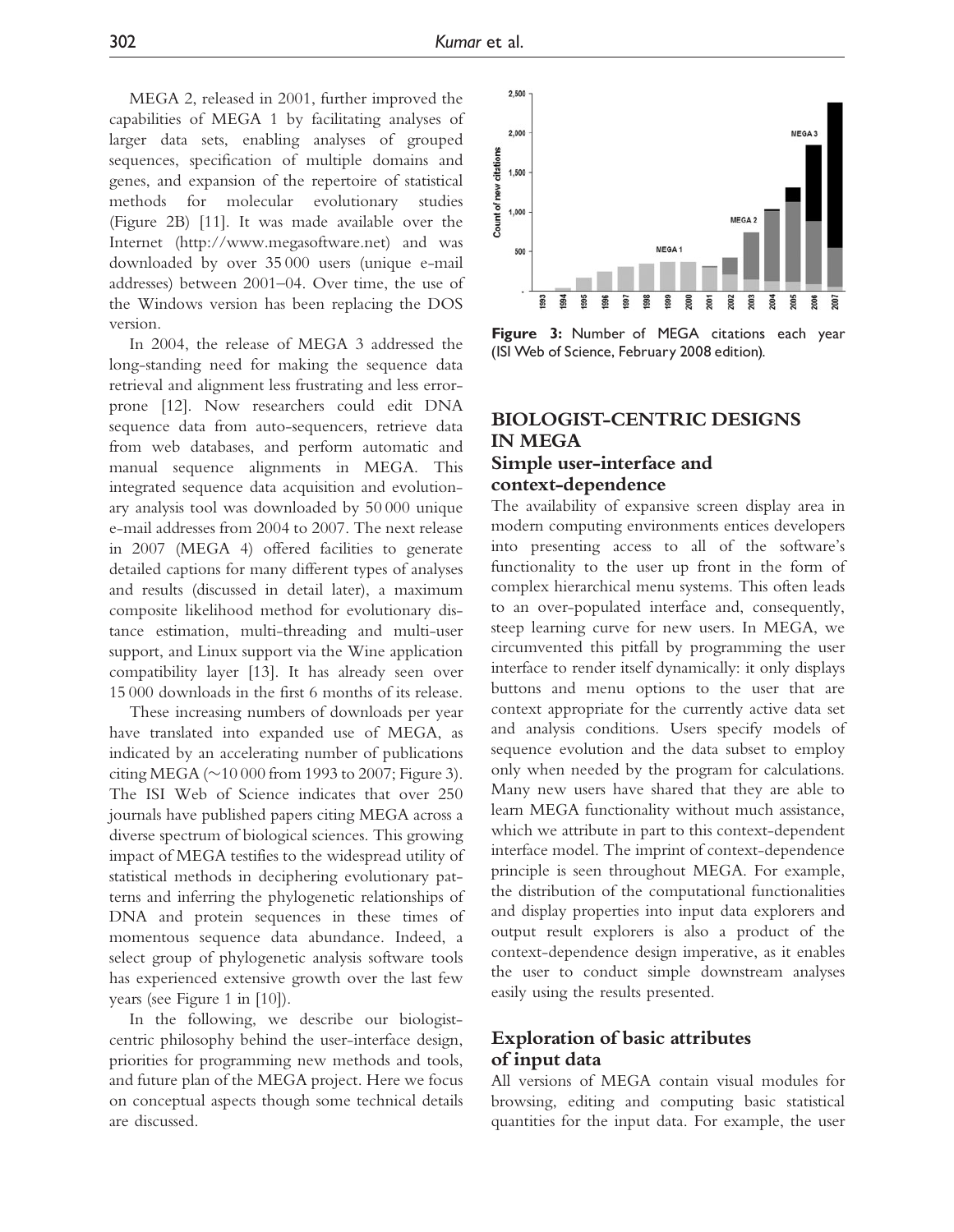can calculate base frequencies and relative synonymous codon usage for all positions across all selected sequences or for only positions they highlight (Figure 2). These basic statistical quantities are necessary to assess the DNA and protein sequence variability, location of positions that harbor evolutionary change and inequality of the usage of 4 nucleotides, 20 amino acid residues and 64 codons. MEGA 4.1 supports exporting of statistical results (and even sequence alignments) to Microsoft Excel and to CSV formats for further analyses and graphical representations.

Also, input data explorers contain functions to select/eliminate specific genes, domains and species for analysis. Therefore, MEGA separates the building of the primary data subsets from the evolutionary analysis of data. In addition, users are offered many context-dependent data subset options, including the selection of codon positions to include, automatic translation of codons and the handling of sites containing alignment gaps by removing them for sequence pairs (pairwise-deletion option) or completely (complete-deletion option) across all sequences.

#### Result explorers

MEGA contains many visual explorers for results produced, which offer built-in capabilities to carry out additional calculations and prepare results for publication. The Tree Explorer is a prime example. It contains facilities for showing multiple representations of the tree, building consensus trees, compressing sub-trees to focus on higher level relationships among sequences, printing trees as Windows metafiles and TIFF files and exporting them in the Newick-compatible format for use in other evolutionary analysis programs. In MEGA 2, we added functions to compute 'linearized' trees [14] and apply molecular clock calibrations to estimate divergence times for all branching points in the tree displayed. The Tree Explorer also estimates ancestral states of nucleotide or amino acids on each node in the tree using the maximum parsimony method. In MEGA 3, capabilities for associating and displaying images for individual taxa and clusters were included to make it easier to produce an informative phylogenetic representation fit for publication.

The Distance Matrix Explorer, first made available in MEGA 2, is another visual result explorer that displays pairwise distances along with the estimates of standard errors, with flexibility to rearrange species

(sequences or taxa) by dragging-and-dropping. It has the built-in capacity to calculate overall, within and between group averages when the user has arranged taxa into groups. When displaying results from tests of selection, it can highlight all pairs of sequences (or groups of sequences) in which the null hypothesis can be rejected at a 5% level. In MEGA 4.1, this explorer supports the export of distance matrices and tables to Microsoft Excel and to CSV formats for additional statistical analysis.

In addition, Distance Matrix Explorer in MEGA 4.1 has the capability to identify all pairs of sequences for which the evolutionary distances are not calculable due to the lack of any common sites in the sequence alignment. This frequently happens when applying phylogenetic analyses to data sets containing a large number of distantly related DNA and protein sequences. Researchers need to quickly find and eliminate some of these offending sequences to be able to build phylogenetic trees. Therefore, our focus is on enhancing the capability of result explorers to aid researchers in analysis of large data sets.

### Intuitive data assembly and sequence alignments

Most bench scientists use a web browser to obtain gene sequences from databanks in a complex process that results in the mundane and frustrating task of cutting and pasting sequences from the web browsers, or saving them to files before processing them for sequence alignment. In developing MEGA 3, we emulated and enhanced the researchers' data assembly and alignment workflow under our assistrather-than-reinvent design principle. We began by integrating a fully functional web browsing facility that had the ability to download sequence data directly into MEGA with a single click, which replaced a time-consuming, multi-step and errorprone manual process with a simple and intuitive procedure (see [12] for a description). Because experimental biologists frequently work with trace data, we also included facilities for viewing and editing the trace files (electropherogram) produced by the automated DNA sequencers.

MEGA 3 also featured a full function Alignment Explorer containing an extensive graphical user interface for handling and aligning sequence data sets gathered in MEGA through the web browsing facility and by importing data from FASTA and trace files [12]. It included a native implementation of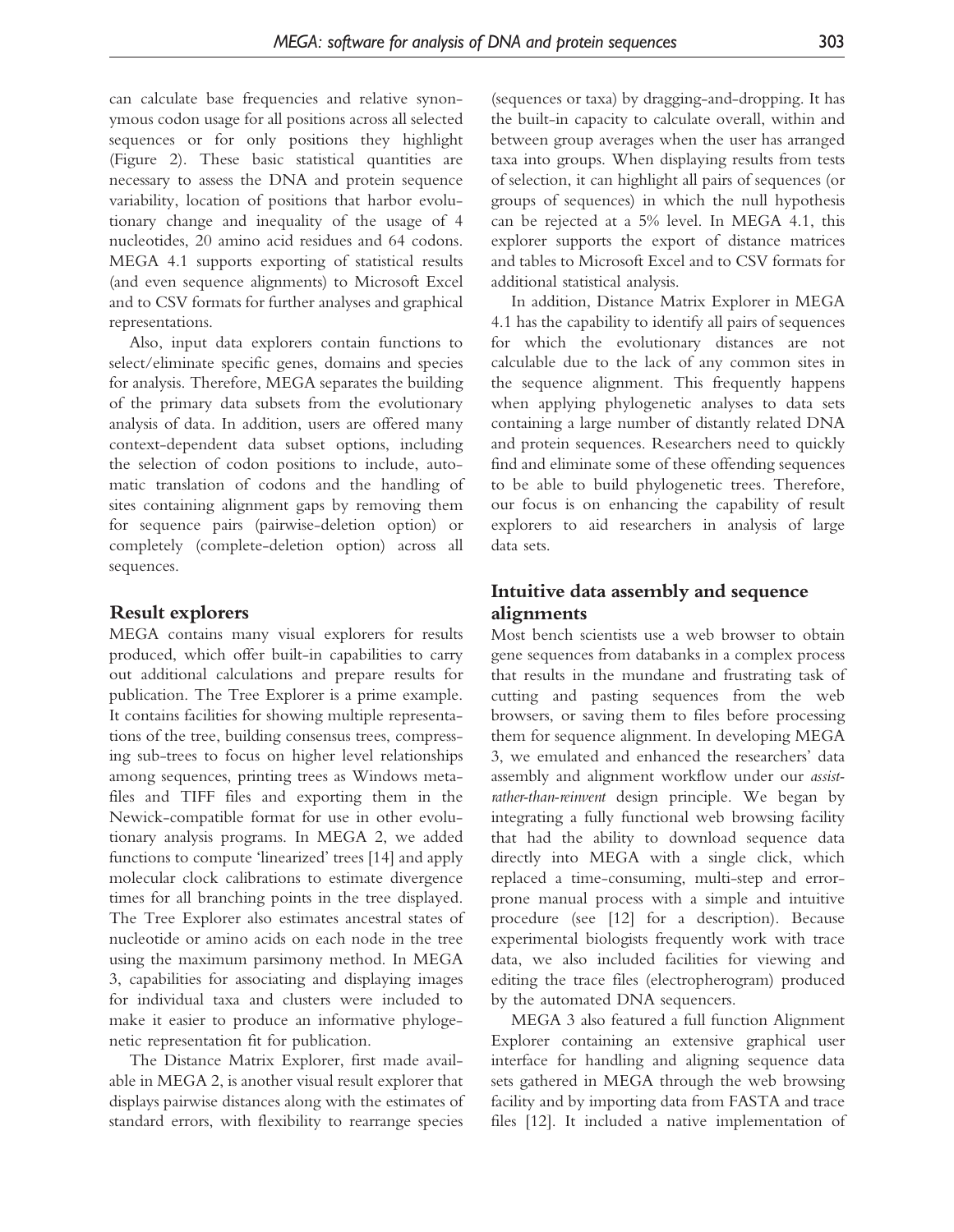selected CLUSTALW source code [15] for automated sequence alignment with facilities for the manual refinement of the alignments. Because biologists often need to align subsets of sequences and positions in a larger alignment, we programmed Alignment Editor to align any user-selected rectangular region in all, or a subset of sequences, and insert it in the context of the larger alignment. For the protein-coding regions, users can click to translate the selected sequences (or selected rectangular subset) into protein sequences, align the translated protein sequences using CLUSTALW and switch their context back to DNA sequences—all with a few mouse clicks. The rapidly increasing user base of MEGA 3 (Figure 3) and the use of MEGA's Alignment Explorer in the most recent edition of a popular book [16] are a testament to the longstanding need for user-friendly and intuitive sequence alignment environment.

## Transparency of assumptions and explanation of results

Intuitive GUI makes it easy for both novice and expert users to conduct a variety of computational and statistical analyses in MEGA. However, users must select which data subset to use (e.g., codon positions or domains), choose whether to delete all positions containing alignment gaps and missing data, specify an evolutionary model of DNA or amino acid substitution and choose whether to assume uniformity of evolutionary rates among sites or not. In MEGA 2, these options were available for selection in a series of tabs in a Dialog box, with selections in only one tab displayed at any time. Soon after its release, we realized that many users did not change the default options while analyzing data. Default options are not suitable in all circumstances. So, we revamped the main Analysis Preferences dialog box in MEGA 3 in order to make the user more aware of all the choices available at the same time. This development removed the burden on users of flipping through tabs to examine all options, enhancing the users' knowledge regarding the underlying assumptions and data-handling options chosen in each analysis.

In MEGA 4, we expanded the transparency of choices and assumptions by adding a new Caption Expert system. Caption Expert generates detailed descriptions for every result produced by MEGA, which informs the user of all the options selected and

includes specific citations for any method, algorithm and software employed in the given analysis [13]. Furthermore, it gives the number of sequences used, the number of aligned positions included and the units of the resulting statistical quantities. All captions are context-dependent; that is, they change with the type of result displayed and the way the user is viewing the results. For example, if a user is viewing a phylogeny without branch lengths (cladograms), then Caption Expert writes about the branching pattern rather than the number of substitutions or the units in which the branch lengths are expressed. Therefore, we follow the what-you-see-is-what-you-get principle in generating descriptions. All descriptions appear in natural language text, which is aimed at promoting a better understanding of the underlying assumptions and finer details of the results presented. Such written descriptions of methods and results are useful for archival purposes, and they should aid students and researchers in preparing tables and figures for presentations.

#### Facilities for saving user sessions

In MEGA, we added functions in Alignment (MEGA 3) and Tree Explorers (MEGA 2) to save the current state of the visual module to be loaded later. For example, researchers often require multiple days to complete aligning sequences, frequently needing to add sequences to an alignment as new data as they become available. By saving the current Alignment Explorer session to a file, the users can return to a precise, visual snapshot of any previous alignment, along with any specified display or alignment parameters. This will assist researchers in assembling larger data sets incrementally and will not require saving of the data in flat text files that lose visual information associated with the sequence alignment and the phylogeny display. In the future, we plan to add a facility to save the input data session in order to obviate the need to save intermediate data subsets (selection of taxa, groups and genes) and other settings to text files; text files are cumbersome for very large and complex data sets.

## DEVELOPMENTS IN MEGA 5 AND BEYOND

We are currently planning to make a number of fundamental enhancements prompted by the growing needs of contemporary researchers to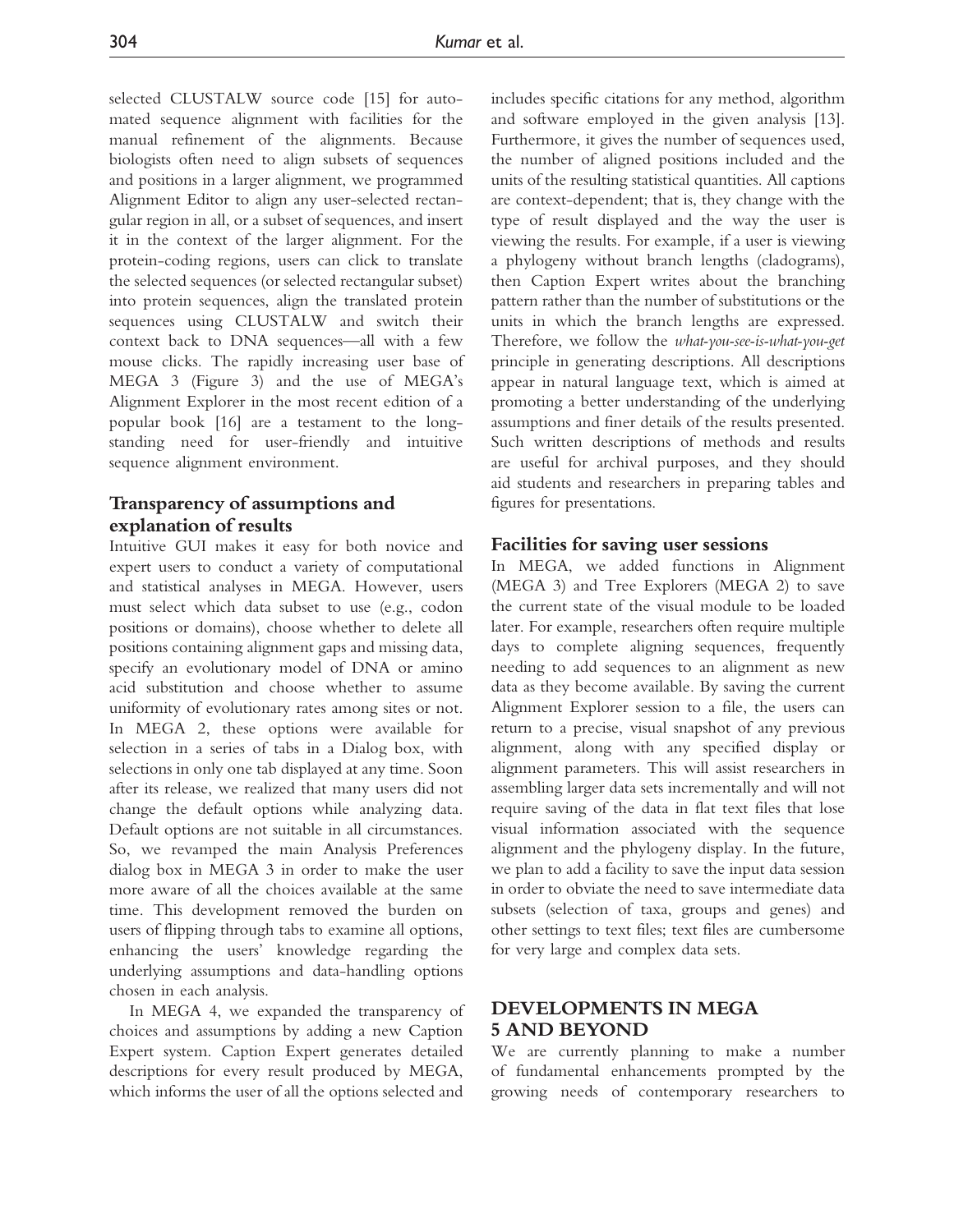analyze large data sets, to use MEGA on multiple platforms and to utilize additional statistical and computational methods. In the following, we discuss a few of these aspects briefly.

# Comparative genomics using maximum likelihood methods

Historically, MEGA has included likelihood methods for estimating evolutionary distances between sequence pairs as well as distance-based and Maximum Parsimony methods for inferring phylogenetic trees. Many novel methodological and algorithmic developments, combined with a manifold increase in the computing power on average desktops, have made it possible to carry out computationally intensive statistical methods of phylogenetic analysis based on the Maximum Likelihood (ML) principle [3, 5, 6]. Therefore, we plan to dramatically expand the repertoire of ML methods in MEGA. Starting with MEGA 5, we will gradually add facilities for selecting the best-fit model of DNA and protein substitution, estimating the extent of rate variation among sites, testing molecular clocks among species and paralogous genes, reconstructing nucleotides and amino acids in the ancestral sequences, and inferring phylogenetic trees. These additions will provide an integrated solution for analysis of molecular sequences using a variety of statistical methods.

#### Bioinformatics for biologists in MEGA

An increasingly greater number of biologists are now interested in automating their analyses in MEGA. This automation need has arisen from the profound success of sequencing efforts, which have fundamentally altered the nature and scope of investigations by evolutionary and molecular biologists. Biologists are routinely analyzing large sequence data sets, which, until recently, used to be the exclusive domain of bioinformatics investigators.

However, a majority of researchers using MEGA do not wish to trade their GUI environments for the cumbersome command line interfaces and learn unintuitive commands [10]. While the use of scripting in large-scale analysis provides a general solution to many bioinformatics problems, we find that researchers commonly turn to scripting to repeat the same analysis for different genes and genomic regions. Therefore, we plan to add a point-and-click iteration system that will enable scientists to launch the same analysis for distinct and overlapping data

subsets, including different genes, codon positions, sliding windows and groups of sequences, without the use of scripting languages or the need to learn text command. Using this system, researchers will be able to build gene-by-gene phylogenies (and their consensus), estimate average sequence divergence for individual genes in multigene data sets, conduct gene-by-gene tests of selection, and estimate substitution parameters (e.g. transition/transversion rate ratios and  $G + C$ -contents) for different genomic segments in MEGA 5 and later releases.

# MEGA as a cross-platform web application

Many biologists have expressed interest in using MEGA on non-Windows platforms (e.g. Macintosh and Linux). The porting of MEGA source code, especially the GUI, to multiple platforms has not been feasible; we estimate that this will require multiple years of development and debugging. However, the recent rise of the web browser as the centerpiece of the desktop as well as the cultural shift among computer users in regards to web-based application utilization, offers a unique opportunity to develop cross-platform solutions. The user interface experience offered by Web 2.0 applications has evolved beyond the static HTML-based displays and clunky, graphical Java applications embedded into HTMLbased web pages. The Rich User Interface (RUI) technologies made available in the Web 2.0 era have enabled the creation of web-based analogues of common desktop applications. This has the potential to help us bring the full MEGA GUI experience to the web-desktop (WebTop). The general availability of advanced, open-source JavaScript frameworks would allow us to implement many dynamic elements (i.e. contextual menus and tabular data displays) characteristic of the desktop application user experience. Therefore, our plan is to make available WebTop MEGA version in the future. MEGA for the WebTop will also use a web service model so the user can experience a perpetual upgrade cycle wherein improvements and bug fixes can be implemented and delivered whenever they are available.

In summary, MEGA is an integrated workbench for biologists for mining data from the web, aligning sequences, conducting phylogenetic analyses, testing evolutionary hypothesis and generating publication quality displays and descriptions.